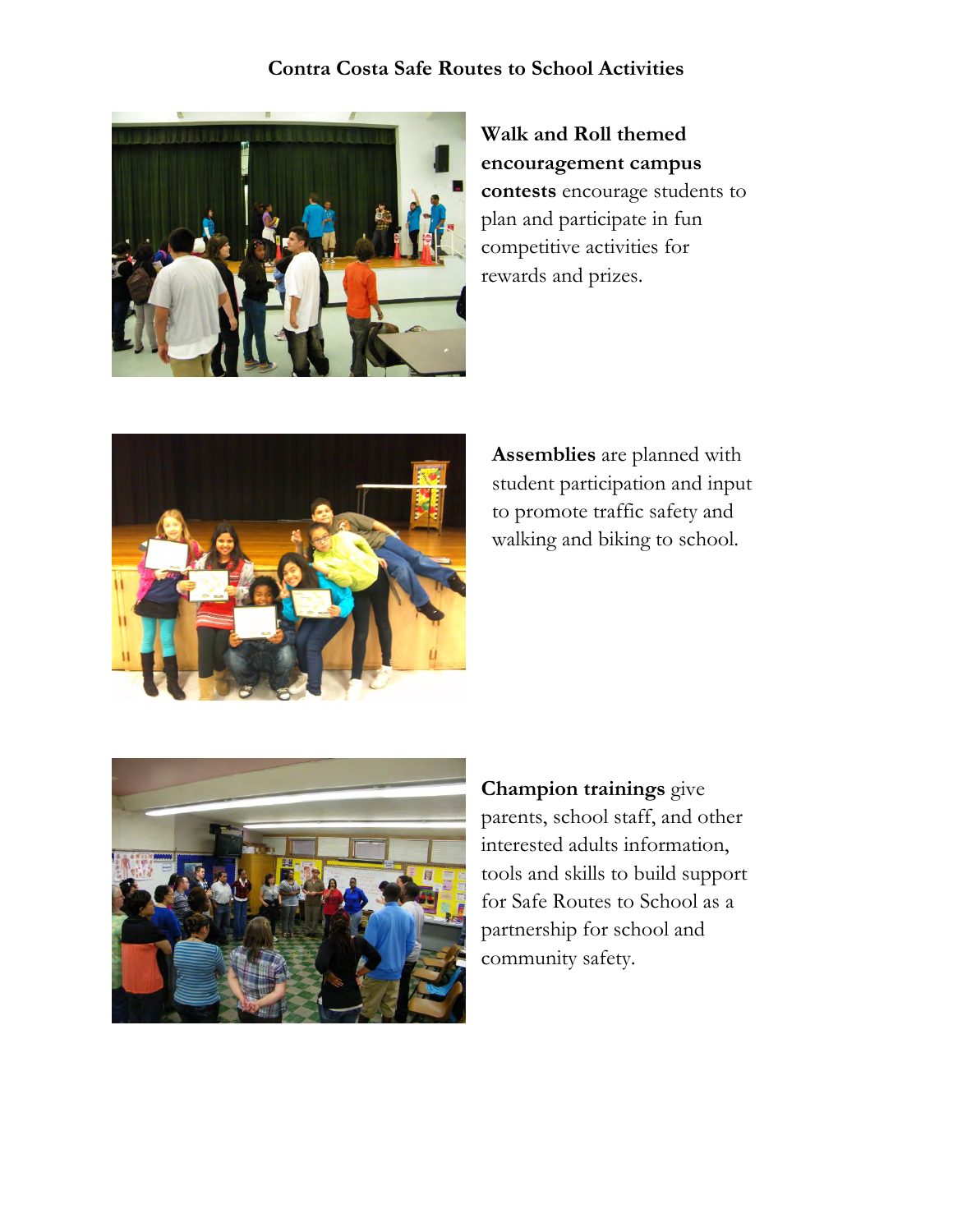

**Bicycle helmets** and educational materials are distributed to youth and their parents to encourage safe bicycle riding to school and in their neighborhoods.



**School staff/Parent meetings** provide the opportunity to gain their input on safety concerns, share SRTS program updates, and promote sustainability of year-long campus Walk and Roll 2 School activities.



**Classroom presentations** provide traffic safety education as well as leadership development skills to empower students to protect their health and safety through positive decision-making.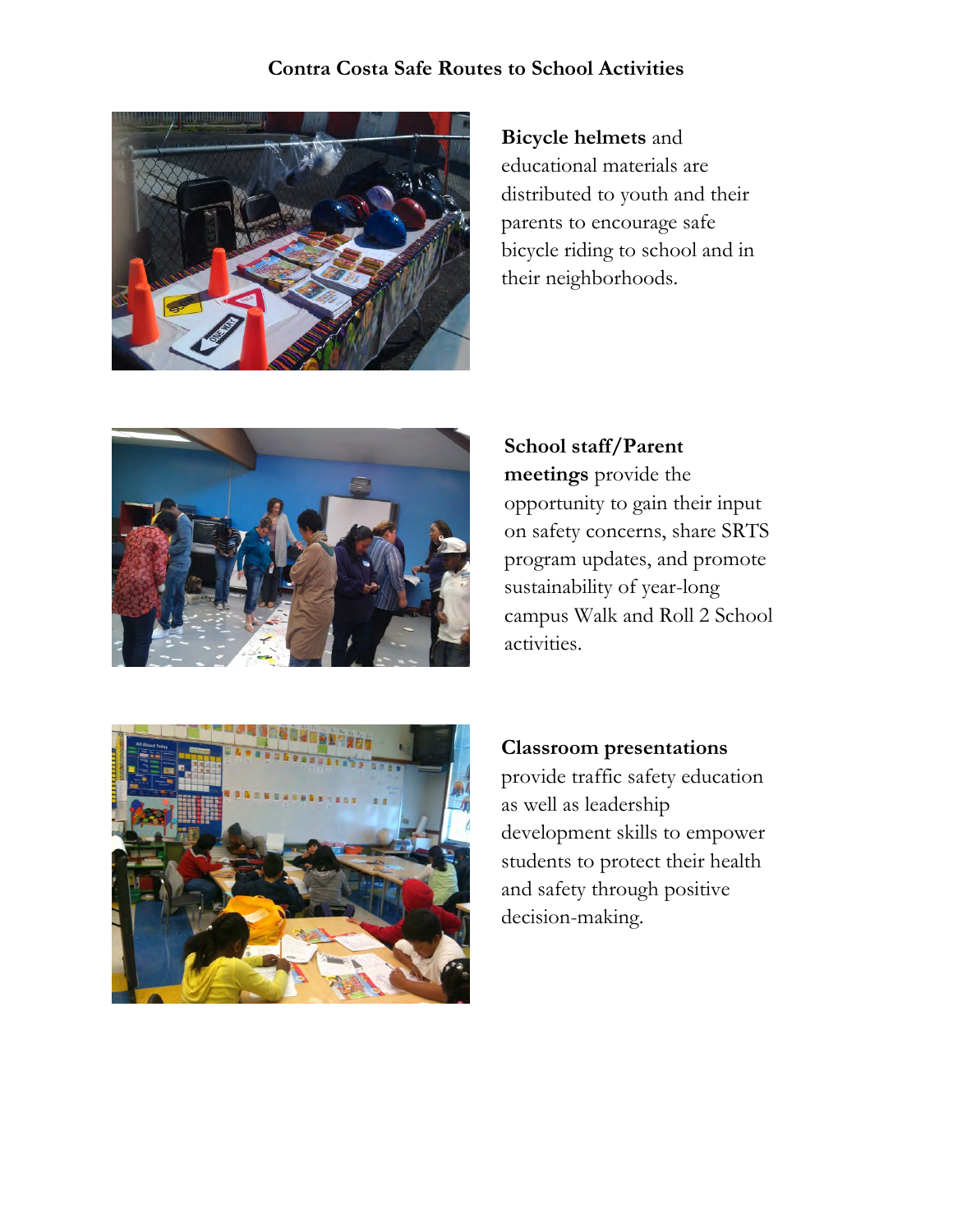

**Bike rodeos** use a Safe Moves mock-city to provide youth hands-on experience navigating a bicycle obstacle course to develop their skills, confidence and awareness of traffic rules.



**Community walk-and rollthemed events** involve collaboration with residents, city departments, law enforcement, and other community agencies to promote neighborhood unity, safety, and physical activity.



**Walk Audits** engage parents in a walking tour of their school neighborhood to identify barriers to safety, possible solutions and determine preferred routes to school.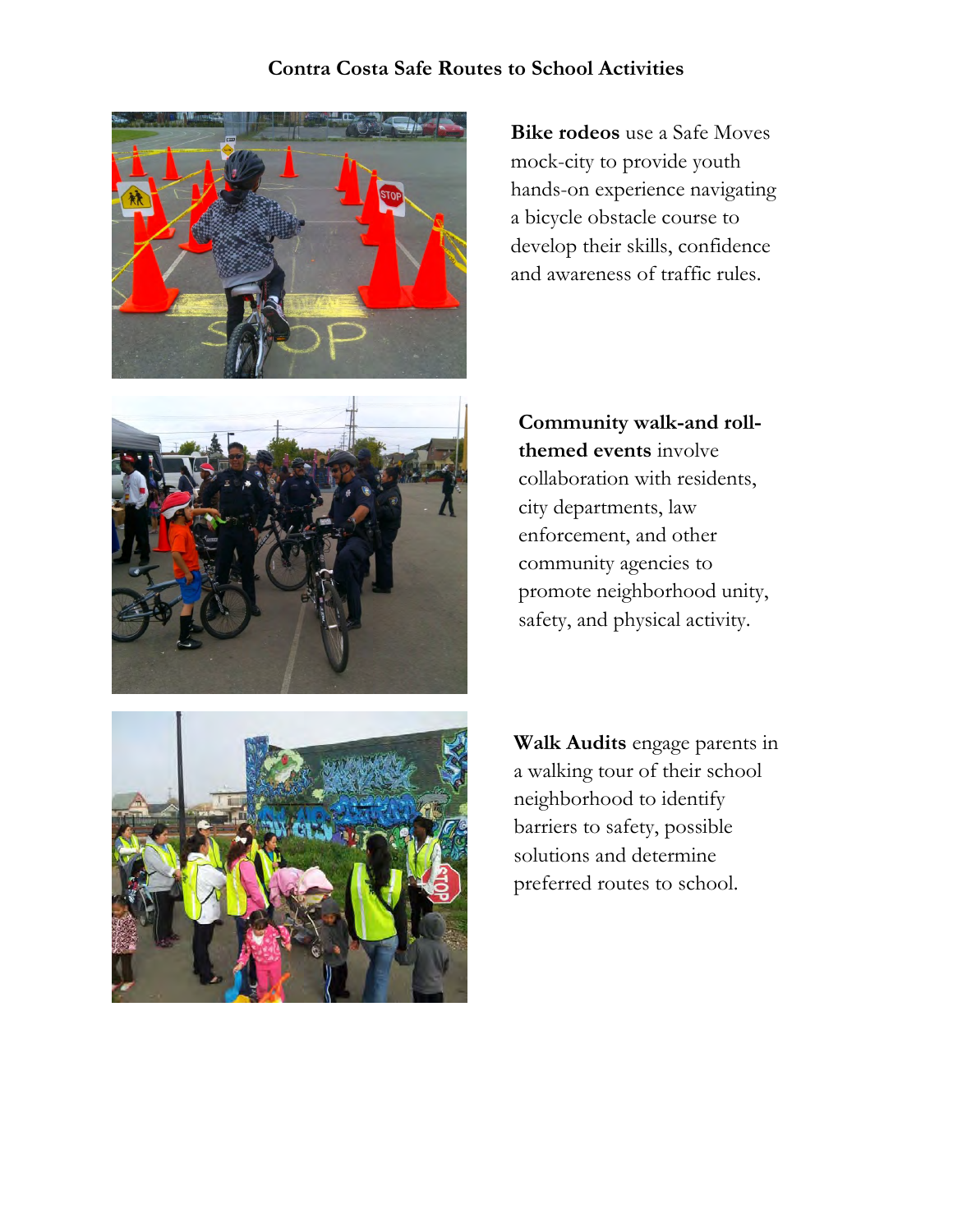

**Educational materials** and incentive items are provided to youth and families at all Walk and Roll events.



**Walking School Busses** are organized walking groups of students led and supervised by trained adults to increase safety for students and decrease dropoff traffic in the mornings.



**Bicycle Safety Training** by certified instructors provides students with classroom education and on-road experience in the school neighborhood to increase bicycling skills.